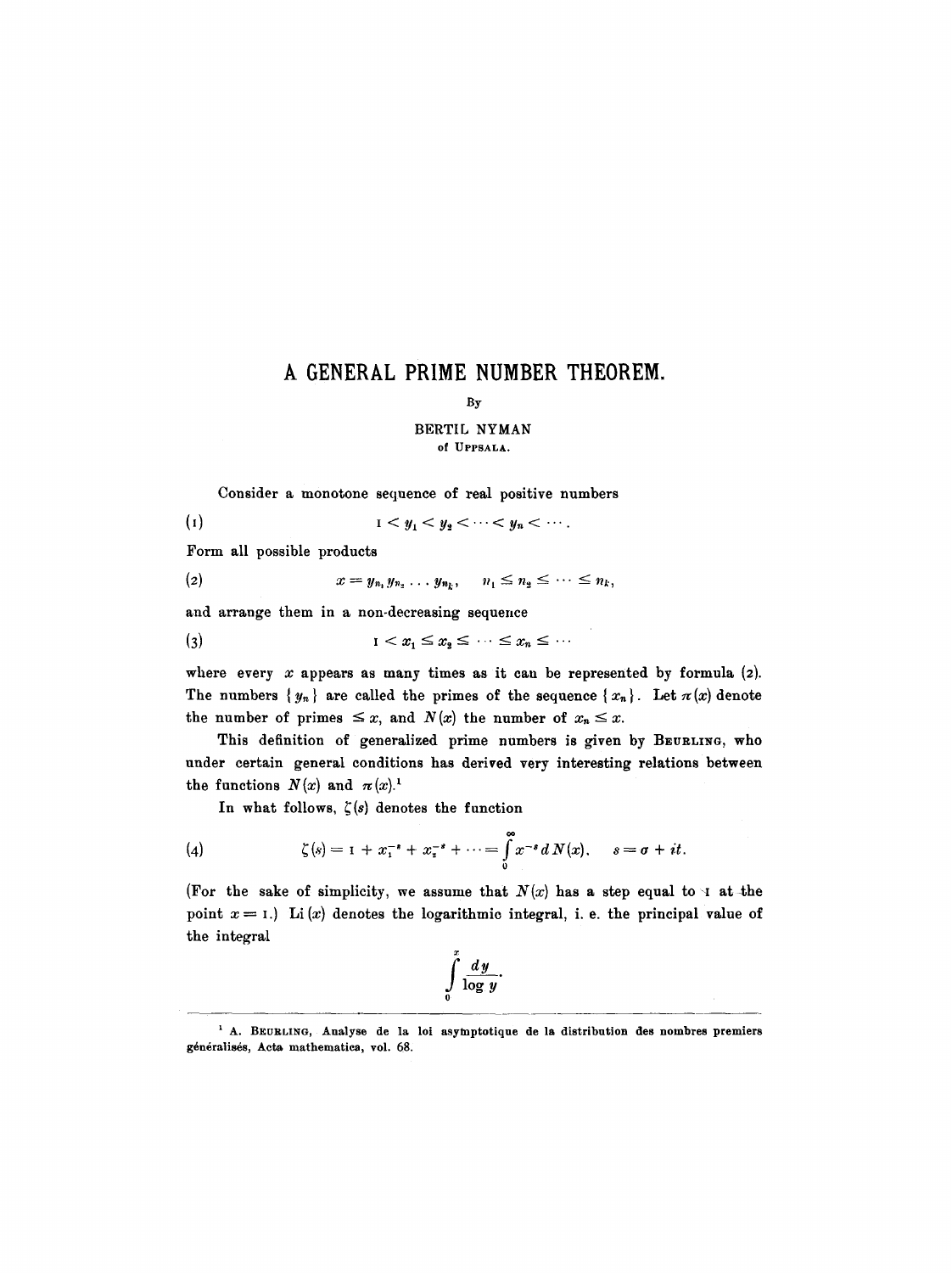It is well known that  $Li(x)$  has the following asymptotic expansion:

$$
\operatorname{Li}(x) \sim x \left\{ \frac{1}{\log x} + \frac{1}{(\log x)^2} + \frac{2!}{(\log x)^3} + \cdots \right\}.
$$

The following theorem will be proved:

**Theorem:** *The following three statements are equivalent:* 

*A. There exists a real number a > o, such that* 

(5) 
$$
N(x) = a x + O\left\{\frac{x}{(\log x)^n}\right\} \text{ as } x \to \infty
$$

*for every positive n.* 

**B.** To every  $\epsilon > 0$  and every non-negative integer n, a constant  $A^T$  can be *chosen such that* 

(6) 
$$
|\zeta^{(n)}(s)| < A |t|^{\epsilon},
$$
  
\n(7) 
$$
\left|\frac{1}{\zeta(s)}\right| < A |t|^{\epsilon},
$$

*uniformly in the region*  $\sigma > 1$ ,  $|t| \ge \epsilon$ .

**C.**  $\pi(x)$  has the same asymptotic expansion as  $\text{Li}(x)$ , i. e.

(8) 
$$
\pi(x) = \text{Li}(x) + O\left\{\frac{x}{(\log x)^n}\right\} \text{ as } x \to \infty
$$

*for every positive n.* 

This theorem will be proved by the aid of Parseval's formula for Mellin transforms.

From each of the hypothesis A, B and C it follows that the series defining  $\zeta(s)$  is absolutely convergent in the half-plane  $\sigma > r$  and can be written there as an Euier-product

$$
\zeta(s)=\prod_1^{\infty}\frac{1}{1-y_n^{-s}}.
$$

Thus

(9) 
$$
\log \zeta(s) = -\sum_{1}^{\infty} \log (1 - y_n^{-s}) = \int_{1}^{\infty} x^{-s} d \Pi(x),
$$

where

(~o) **~(x) = ~(x)§ ~(x\*) + ~ ~(xJ)§ ....** 

 $1$  A always denotes a positive constant, possibly depending upon  $\varepsilon$  and  $n$ , but not depending upon  $\sigma$  and  $t$ .  $A$  can very well have different values in different places.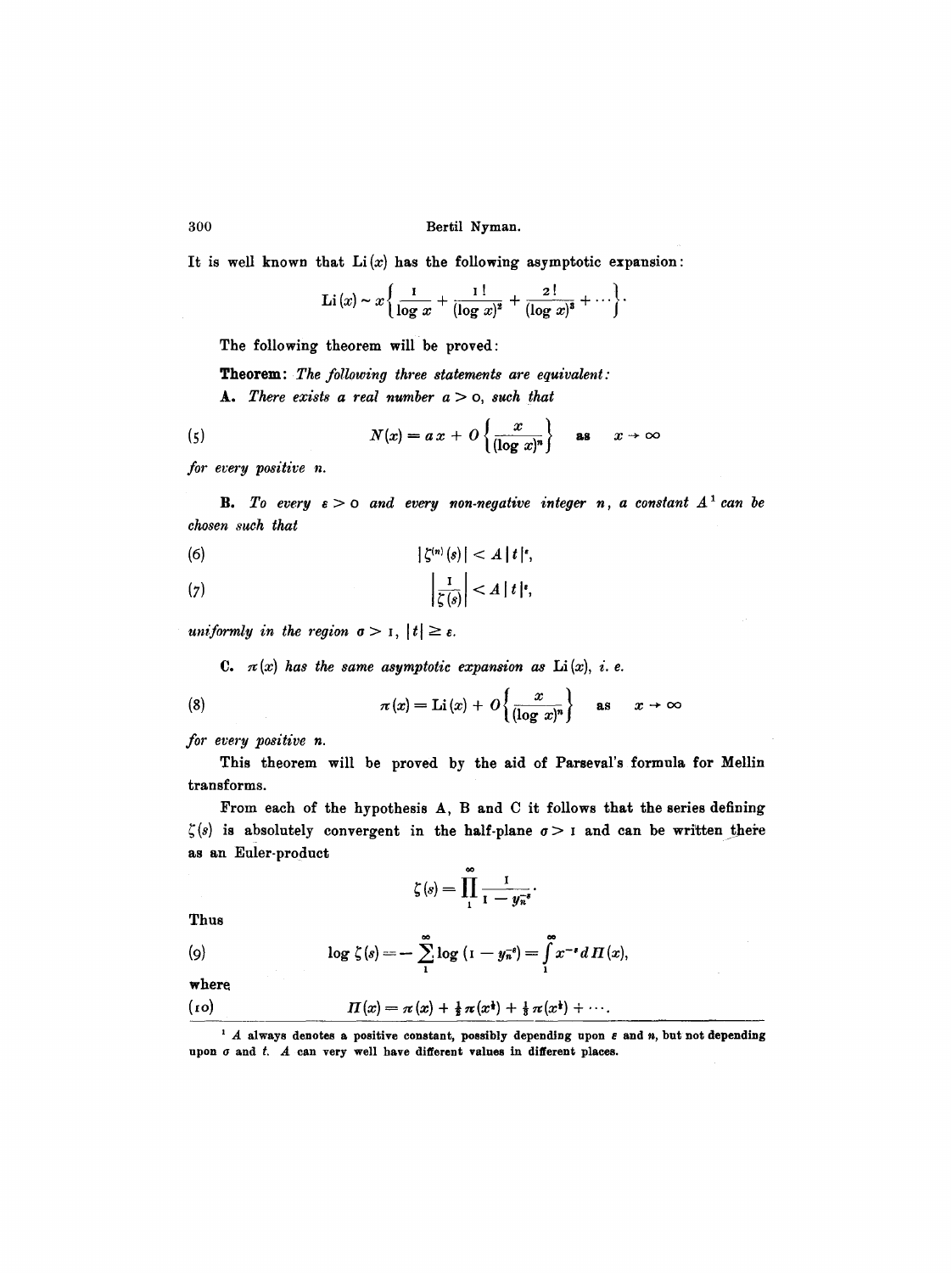For the proof we need the following lemmas:

**Lemma I:** Let  $\varphi(s)$  be a function which is holomorphic in the band  $1 < \sigma < 2$ *and, for*  $n = 0, 1, 2, 3, \ldots$ , satisfies the following conditions:

(11) 
$$
|\varphi^{(n)}(s)| < \frac{A}{(\sigma - 1)^{n+1}},
$$

(12) 
$$
|\varphi^{(n)}(s)| < A |t|^{k_n},
$$

*where*  $k_n \geq 0$  *and* 

$$
\lim_{n\to\infty}\frac{k_n}{n}=\mathbf{0},
$$

*uniformly in the region*  $1 < \sigma < 2$ ,  $|t| > t_0 > \sigma$ . Then to every  $\epsilon > \sigma$  and  $n = \sigma$ , i, *2, 3, ..., a constant A can be chosen such that* 

$$
|\mathbf{p}^{(n)}(s)| < A \mid t \mid^{\epsilon}
$$

*uniformly in the same region.* 

Let us suppose that  $\alpha_n \geq 0$  is the least number such that, for every  $\varepsilon > 0$ ,

$$
| \varphi^{(n)}(s) | < A | t |^{a_n+\varepsilon}
$$

uniformly in the above region. By (12),  $\alpha_n \leq k_n$ . Suppose that  $\sigma \leq \frac{3}{2}$  and choose  ${\sigma}'$  so that  ${\sigma} < {\sigma}' < 2$ . For  $|t| > t_0$  we have, by (II),

$$
| \varphi^{(n)}(\sigma + i t) | \leq | \varphi^{(n)}(\sigma' + i t) | + \int_{\sigma + i t}^{\sigma' + i t} | \varphi^{(n+1)}(s) | | ds | \leq \frac{A}{(\sigma' - \sigma)^{n+1}} + (\sigma' - \sigma)A | t |^{\alpha_{n+1} + \varepsilon}.
$$

 $a_{n+1}$ Putting  ${\sigma}' = {\sigma} + A |t|^{-n+2}$ , where A is chosen so that  ${\sigma}' < 2$  for all  ${\sigma}$  in the interval  $\left(1, \frac{3}{2}\right)$  and  $|t| > t_0$ , we obtain

$$
| \varphi^{(n)}(\sigma + it)| < A |t|^{a_{n+1}\frac{n+1}{n+2}+\varepsilon}
$$

uniformly for  $1 < \sigma \leq \frac{3}{2}$ ,  $|t| > t_0$ . By (11), an inequality of the same form evidently holds even for  $x < \sigma < 2$ . Thus

$$
\alpha_n\leq \frac{n+1}{n+2}\alpha_{n+1}
$$

**and** 

20

 $\mathcal{F}_{\mu}$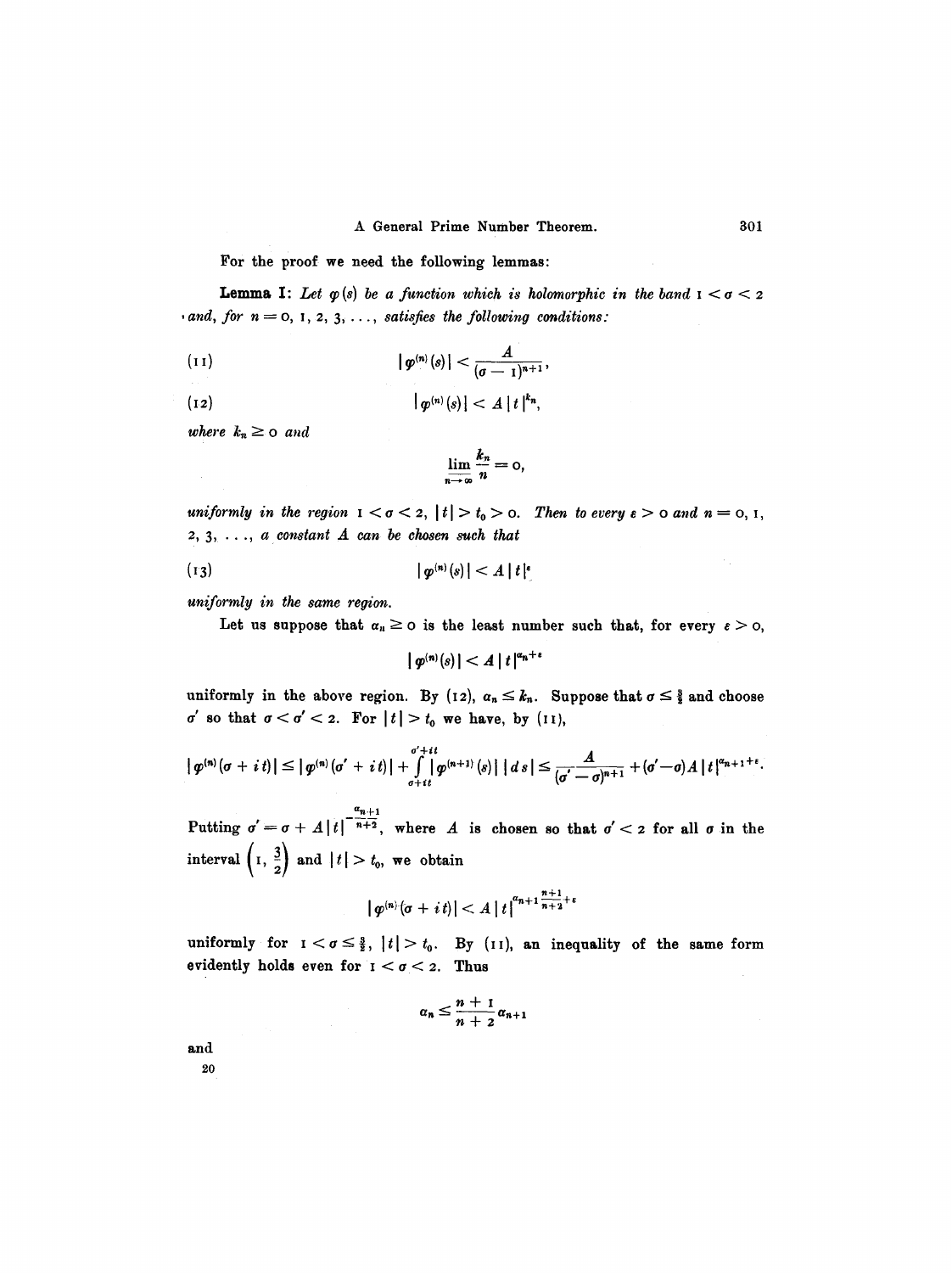$$
\frac{\alpha_n}{n+1} \leq \frac{\alpha_{n+1}}{n+2} \leq \cdots \leq \frac{\alpha_{n+p}}{n+p+1} \leq \frac{k_{n+p}}{n+p+1}.
$$

Since we may choose p arbitrarily large, it follows that  $a_n = o$  for all n, and (I3) is proved.

**Lemma II:** Let  $\varphi(s)$  and  $\psi(s)$  be two functions, which for  $\sigma > 1$  may be re*presented by the absolutely convergent integrals* 

(14) 
$$
\varphi(s) = \int_{1-0}^{\infty} x^{-s} dS(x),
$$

(15) 
$$
\psi(s) = \int_{1}^{\infty} x^{-s} dT(x)
$$

where  $S(x)$  is non-decreasing,  $S(x + o) = S(x)$ , and  $o \leq T'(x) \leq A$ . Let us put

$$
\frac{d^k}{ds^k}\bigg\{\frac{\varphi(s)-\psi(s)}{s}\bigg\}=\theta_k(s)
$$

*and suppose that* 

(16) 
$$
\int_{-\infty}^{\infty} |\theta_k(\sigma + i\,t)|^2 \, dt
$$

is uniformly bounded for  $\sigma > 1$  for a fixed  $k \geq 0$ . Then the relation

(17) 
$$
S(x) = T(x) + o\left\{\frac{x}{(\log x)^n}\right\} \text{ as } x \to \infty
$$

*is valid for*  $n \leq \frac{2}{3}k$ .

By the proof, we can obviously assume that  $S(1 - \circ) = \circ$  and  $T(1) = \circ$ . Let  $\sigma_0 >$  1. The inequality

$$
\varphi(\sigma_0) \geq \int_{1-0}^{x} y^{-\sigma_0} dS(y) = \frac{S(x)}{x^{\sigma_0}} + \sigma_0 \int_{1}^{x} \frac{S(y)}{y^{1+\sigma_0}} dy \geq \frac{S(x)}{x^{\sigma_0}}
$$

yields

$$
S(x) \leq \varphi\left(\sigma_0\right)x^{\sigma_0}.
$$

Thus (14) may be integrated by parts for  $\sigma > \sigma_0$ , i. e. for  $\sigma > 1$ , since we may choose  $\sigma_0$  arbitrarily near to I. Thus

$$
\frac{\varphi(s)}{s}=\int\limits_{1}^{\infty}x^{-s}\frac{S(x)}{x}dx.
$$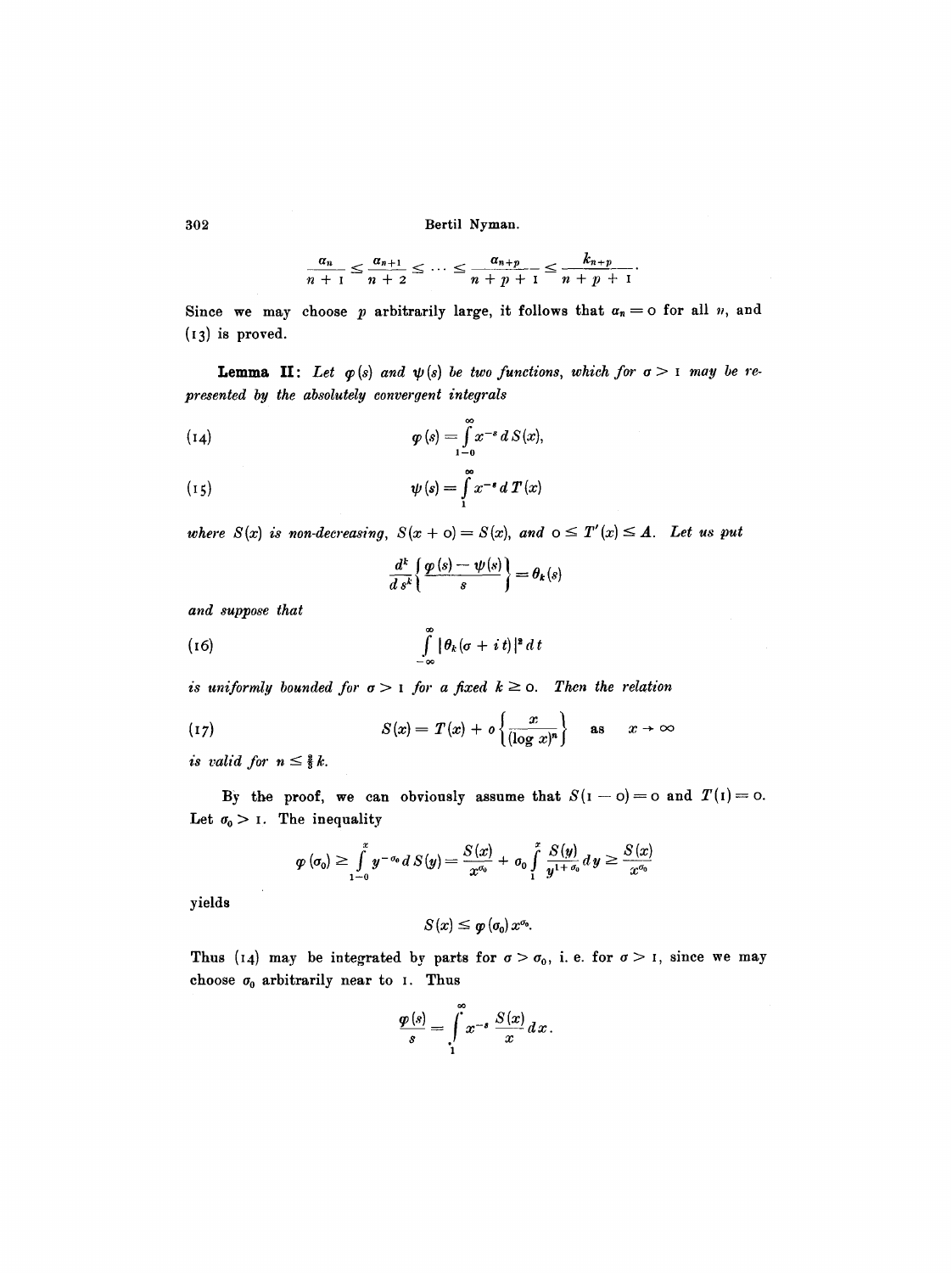## A General Prime Number Theorem. 303

Combining this formula and the analogous formula for  $\psi(s)$ , we obtain

$$
\frac{\varphi(s)-\psi(s)}{s}=\int\limits_{1}^{\infty}x^{-s}\frac{S(x)-T(x)}{x}\,dx,\quad \sigma>1.
$$

Differentiating k times, we obtain, for  $\sigma > 1$ ,

$$
(-1)^k \theta_k(s) = \int\limits_{1}^{\infty} x^{-s} \frac{S(x) - T(x)}{x} (\log x)^k dx.
$$

From Parseval's formula for Mellin transforms, it follows that, for  $\sigma > 1$ ,  $\mathbb{Z}$ 

$$
\frac{1}{2\pi}\int\limits_{-\infty}^{\infty}|\theta_k(\sigma+it)|^2\,dt=\int\limits_{1}^{\infty}\left|\frac{S(x)-T(x)}{x}\left(\log x\right)^k\right|^2x^{1-2\sigma}\,dx.
$$

As  $\sigma \rightarrow$  I, the right-hand member is non decreasing and thus has a limit, which, by (I6), is finite. By monotone convergence we thus get

$$
\int_{1}^{\infty}\left|\frac{S(x)-T(x)}{x}\left(\log x\right)^{k}\right|^2\frac{dx}{x}<\infty.
$$

Let us put  $S(x) - T(x) = \delta(x)$ . Then

 $\mathbb{R}^2$ 

(18) 
$$
\int_{1}^{\infty} |\delta(x)|^3 \cdot \frac{(\log x)^{2k}}{x^3} dx < \infty.
$$

Since  $S(x)$  is non-decreasing and  $0 \leq T'(x) \leq A$ , we have

$$
\delta(y) \ge \frac{\delta(x)}{2} \quad \text{for} \quad x \le y \le x + \frac{\delta(x)}{2A} \quad \text{if} \quad \delta(x) > 0,
$$
\n
$$
-\delta(y) \ge \frac{-\delta(x)}{2} \quad \text{for} \quad x + \frac{\delta(x)}{2A} \le y \le x \quad \text{if} \quad \delta(x) < 0.
$$

If  $d(x) > 0$ , we thus get

$$
\int_{x+\frac{\delta(x)}{2A}}^{x+\frac{\delta(x)}{2A}} |\delta(y)|^2 \frac{(\log y)^{2k}}{y^3} dy > \frac{1}{A} \cdot \left\{ \frac{\delta(x)}{2} \right\}^3 \frac{(\log x)^{2k}}{\left\{ x + \frac{\delta(x)}{2A} \right\}^3} =
$$

$$
= \left\{ \frac{\delta(x)}{x} (\log x)^n \right\}^3 \cdot \frac{(\log x)^{2k-3n}}{A \left\{ z + \frac{\delta(x)}{A x} \right\}^3}
$$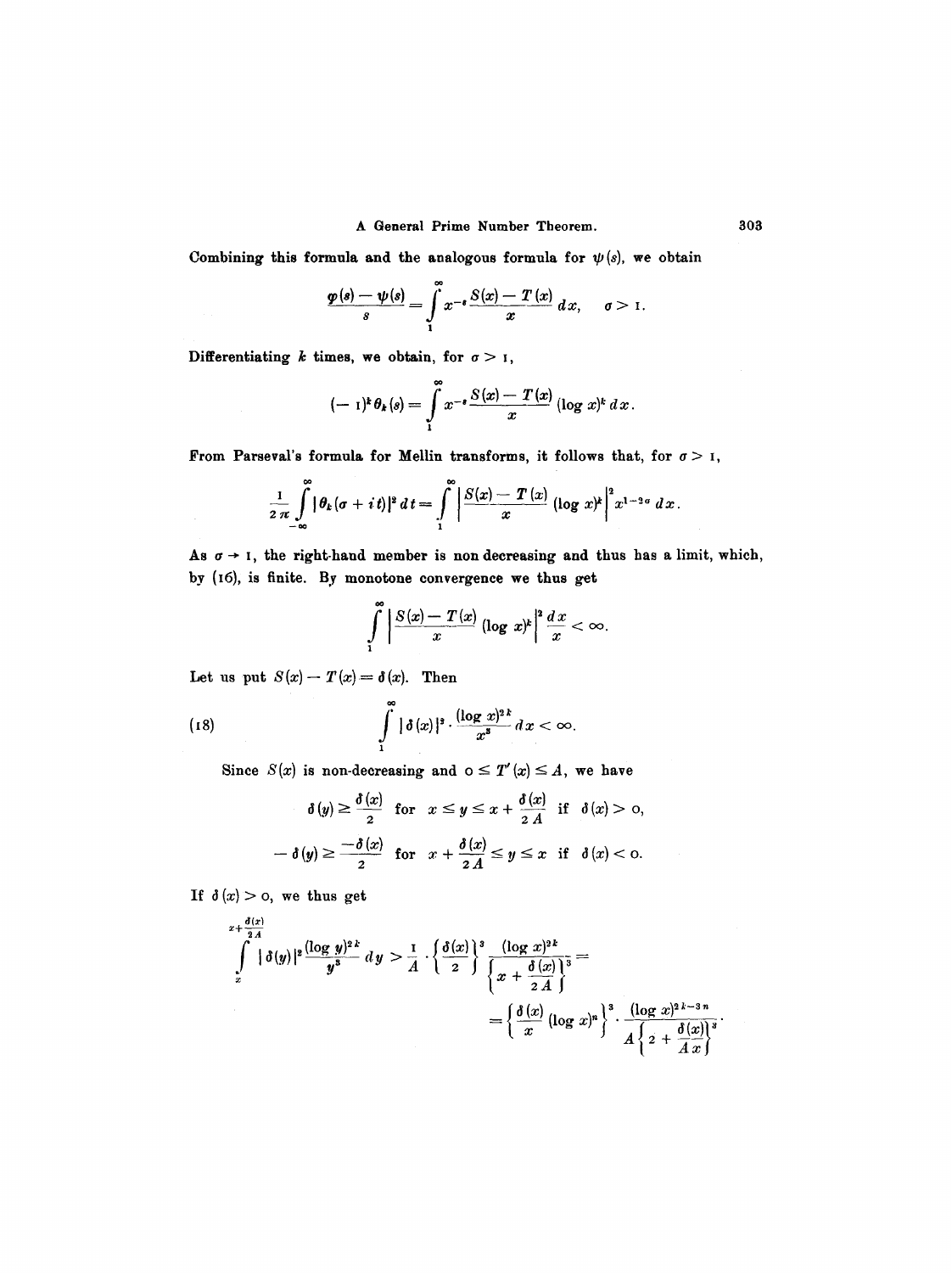By (18), this integral must have the limit o as  $x \to \infty$ . If we choose  $n \leq -k$  it follows that 3

$$
\overline{\lim_{x\to\infty}}\frac{\delta(x)}{x}(\log x)^n\leq 0.
$$

A quite analogous argument shows that  $\lim_{n \to \infty} \frac{1}{n}$  and  $\lim_{n \to \infty} \frac{1}{n}$  are lemma is proved.

*A implies B.* Integrating (4) by parts, we get

$$
\frac{\zeta(s)}{s} = \int\limits_{1}^{\infty} x^{-s} \frac{N(x)}{x} dx.
$$

Combining this formula and

$$
\frac{a}{s-1}=\int\limits_{1}^{\infty}a\,x^{-s}\,dx,
$$

we obtain

(19) 
$$
\frac{\zeta(s)}{s} - \frac{a}{s-1} = \int_{1}^{\infty} x^{-s} \frac{N(x) - ax}{x} dx.
$$

These formulae are valid for  $\sigma > 1$ . However, by (5), it follows that the integral in (19) is absolutely and uniformly convergent for  $\sigma \geq 1$ . Thus the left-hand member of (19) is continuous in the closed half-plane  $\sigma \geq 1$ . If  $g(s)$  denotes the integral in ,(19), we can write

(20) 
$$
\zeta(s) = a + \frac{a}{s-1} + s g(s).
$$

Thus

(21) 
$$
\zeta^{(n)}(s) = \frac{(-1)^n a n!}{(s-1)^{n+1}} + s g^{(n)}(s) + n g^{(n-1)}(s),
$$

where

$$
g^{(n)}(s) = (-1)^n \int_{1}^{\infty} x^{-s} \frac{N(x) - ax}{x} (\log x)^n dx.
$$

 $\Delta$ 

By (5), this integral is absolutely and uniformly convergent for  $\sigma \geq 1$ . Thus all derivatives  $g^{(n)}(s)$  are continuous and bounded for  $\sigma \geq 1$ . Consequently, it follows from (20) and (21) that  $\zeta(s)$  satisfies the conditions of lemma I with all  $k_n=1$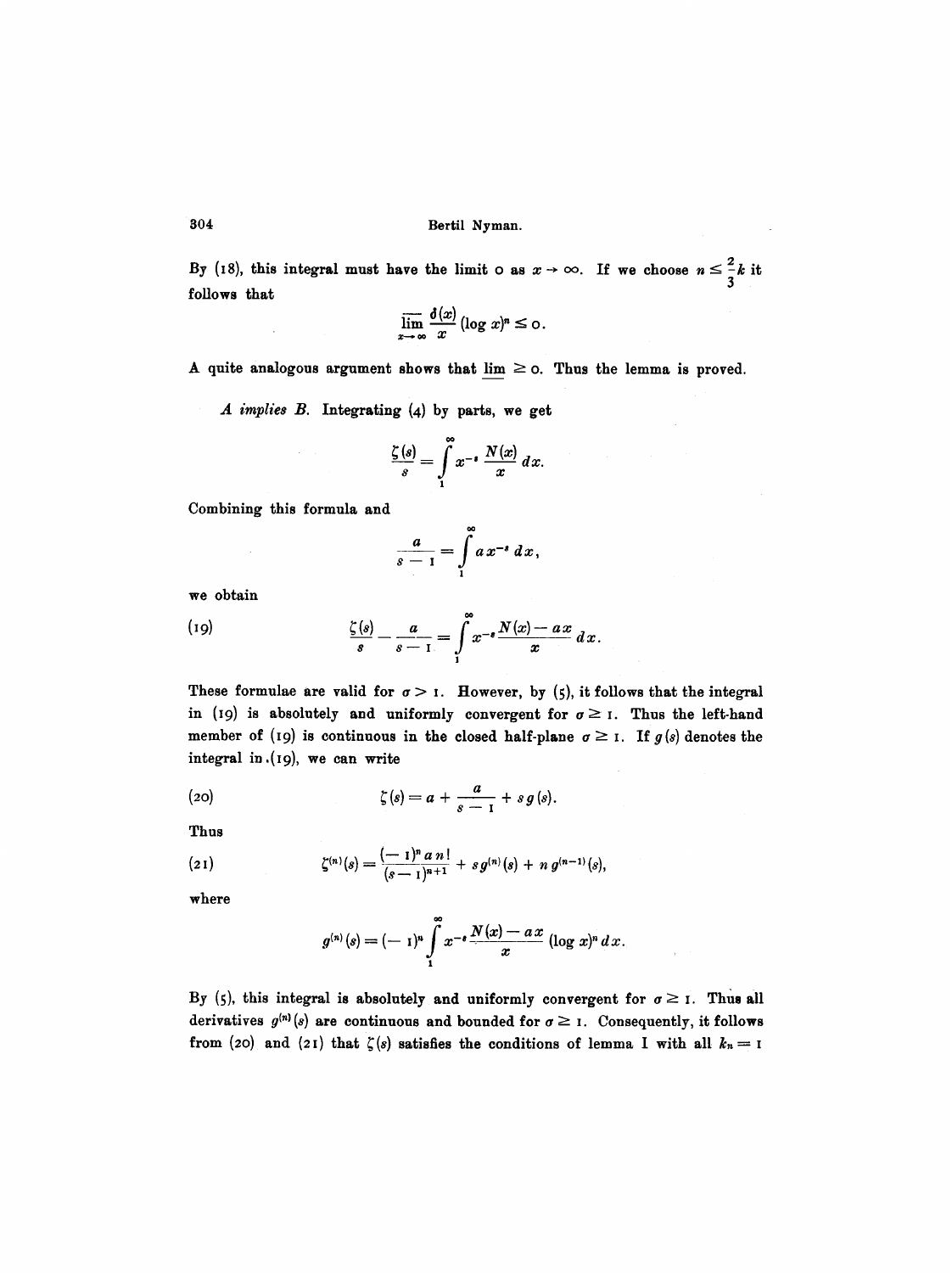and  $t_0$  arbitrarily small. This iemma thus yields (6). The function  $\zeta(s)$  satisfies the inequality

$$
|\zeta^{s}(\sigma)\zeta^{4}(\sigma + it)\zeta(\sigma + 2it)| \geq 1,
$$

due to Hadamard. Using this and  $(6)$ , a classical argument<sup>1</sup> gives  $(7)$ .

*B implies C.* The formula

(22) 
$$
\log \frac{s}{s-1} = \int_{1}^{\infty} x^{-s} dp(x), \quad \sigma > 1
$$

where

(23) 
$$
p(x) = \int_{1}^{x} \frac{1 - \frac{1}{y}}{\log y} dy = \text{Li}(x) - \log \log x + A,
$$

is easily proved. We can now use lemma II with

 $S(x) = \Pi(x)$  (cf. (9)!) and  $T(x) = p(x)$ , since an inequality of the form

$$
\left|\frac{d^k}{ds^k}\left\{\frac{\log \zeta(s)-\log \frac{s}{s-1}}{s}\right\}\right|<\frac{A}{1+|t|^{1-\epsilon}}
$$

is valid for  $\sigma > 1$  and  $k = 0, 1, 2, \ldots$  For, carrying out the differentiations, every term will be of the form

$$
\frac{A_{\nu}}{s^{k-\nu+1}}\frac{d^{\nu}}{ds^{\nu}}\left\{\log \zeta(s)-\log \frac{s}{s-\tau}\right\}, \quad \nu=0, 1, \ldots, k,
$$

and, if  $\nu > 0$ ,

$$
\left|\frac{d^*}{ds^*}\log \zeta(s)\right|=\left|\frac{P_*(s)}{\{\zeta(s)\}^*}\right|
$$

for  $|t| \geq \varepsilon$  by (6) and (7), since  $P_r(s)$  is a sum of products of  $\zeta(s)$  and its  $r$  first derivatives. Further, by (7) and (2o), the left-hand member of the above inequality is continuous for  $\sigma \geq 1$ . Thus the lemma gives

$$
\Pi(x) = p(x) + O\left\{\frac{x}{(\log x)^n}\right\} \text{ as } x \to \infty,
$$

for every  $n.$  (8) will then follow from (10) and (23).

 $^1$  Cf. A. E. INGHAM, The distribution of prime numbers, p. 29 and 30.

<sup>39-48173.</sup> Acta mathematica. 81. Imprimé le 29 avril 1949.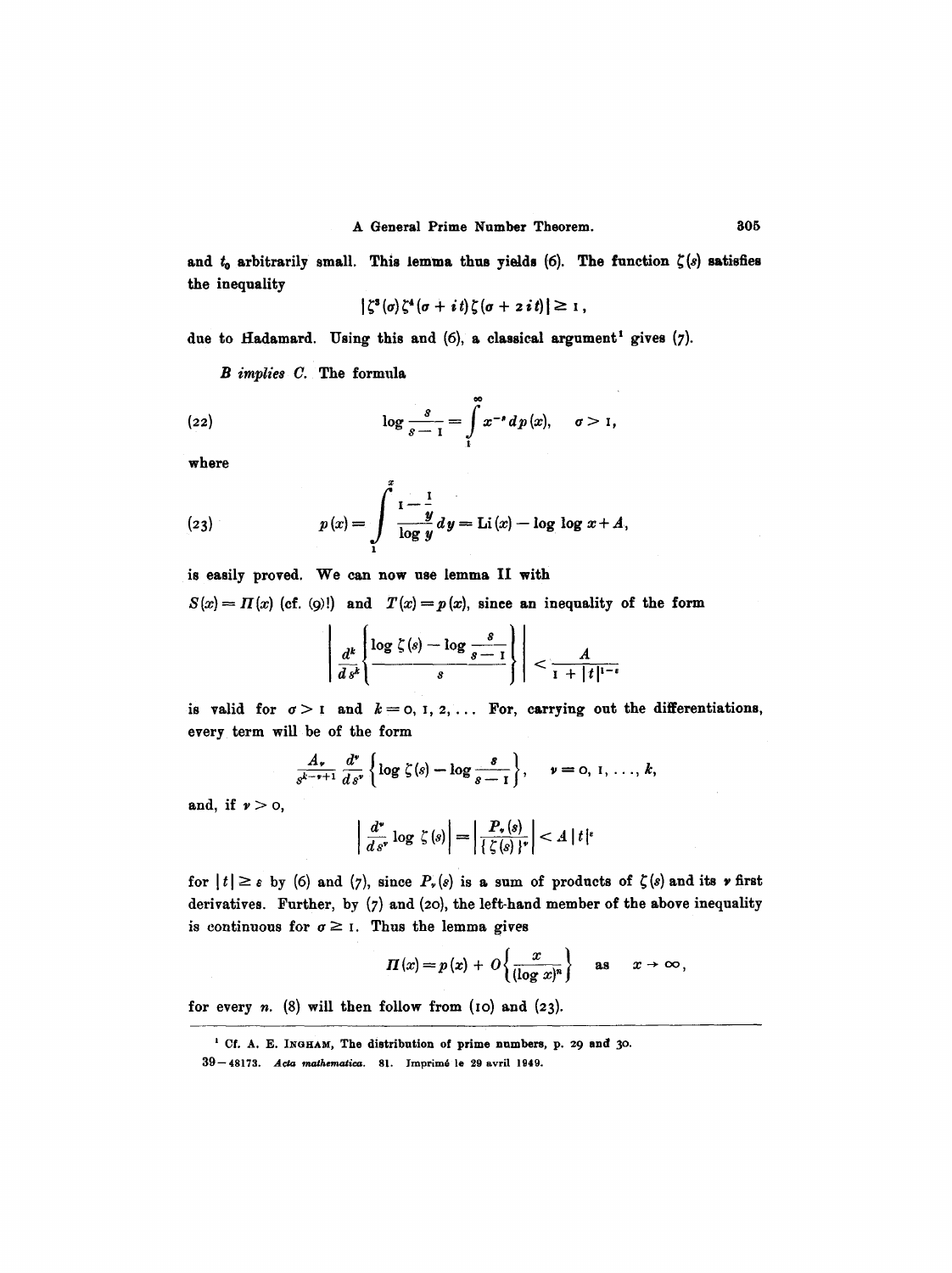*C* implies *B*. Integrating (9) by parts, we obtain

$$
\frac{\log \zeta(s)}{s} = \int\limits_{1}^{\infty} x^{-s} \frac{\Pi(x)}{x} \, dx.
$$

Combining this formula and formula (22), integrated by parts, we get

$$
\frac{\log \zeta(s)}{s} - \frac{1}{s} \log \frac{s}{s-1} = \int\limits_{1}^{\infty} x^{-s} \frac{\Pi(x) - p(x)}{x} dx.
$$

If  $h(s)$  denotes the integral, we can write

(24) 
$$
\log \zeta(s) = \log \frac{s}{s-1} + s h(s).
$$

Since  $\pi(x)$  satisfies (8), it follows from (10) that  $\mathbf{\Pi}(x)$  also satisfies (8). Thus  $h(s)$  is absolutely and uniformly convergent for  $\sigma \geq 1$ . It follows that  $\zeta(s)$  is continuous and  $+$  o for  $\sigma \geq 1$ , with the exception of the point  $s=1$ . Differentiating  $(24)$  *n* times, we obtain

$$
(25) \quad \frac{d^n}{ds^n} \log \zeta(s) = (-1)^{n-1} (n-1)! \left\{ \frac{1}{s^n} - \frac{1}{(s-1)^n} \right\} + s h^{(n)}(s) + n h^{(n-1)}(s),
$$

where

$$
h^{(n)}(s) = (-1)^n \int_{1}^{\infty} x^{-s} \frac{\Pi(x) - p(x)}{x} (\log x)^n dx.
$$

By (8), this integral is absolutely and uniformly convergent for  $\sigma \geq 1$ . Thus all derivatives  $h^{(n)}(s)$  are continuous and bounded for  $\sigma \geq 1$ . Consequently, it follows from (25) that the function  $\frac{d}{ds}$  log  $\zeta(s)$  satisfies the conditions of lemma I with all  $k_n = 1$  and  $t_0$  arbitrarily small. Thus

(26) 
$$
\left|\frac{d^n}{ds^n}\log\zeta(s)\right| < A |t|^{\epsilon}, \quad n = 1, 2, 3, \ldots,
$$

uniformly in the region  $\sigma > 1$ ,  $|t| \ge \varepsilon$ . From (24) and (26), it follows that

$$
\left|\log \zeta(\sigma+it)\right| \leq \left|\log \zeta(\sigma'+it)\right| + \int_{\sigma+it}^{\sigma'+it} \left|\frac{d}{ds}\log \zeta(s)\right| |ds| < \\qquad \qquad \leq \log \frac{1}{\sigma'-\sigma} + A(\sigma'-\sigma)|t|^{\epsilon}, \qquad 1 < \sigma < \sigma'.
$$